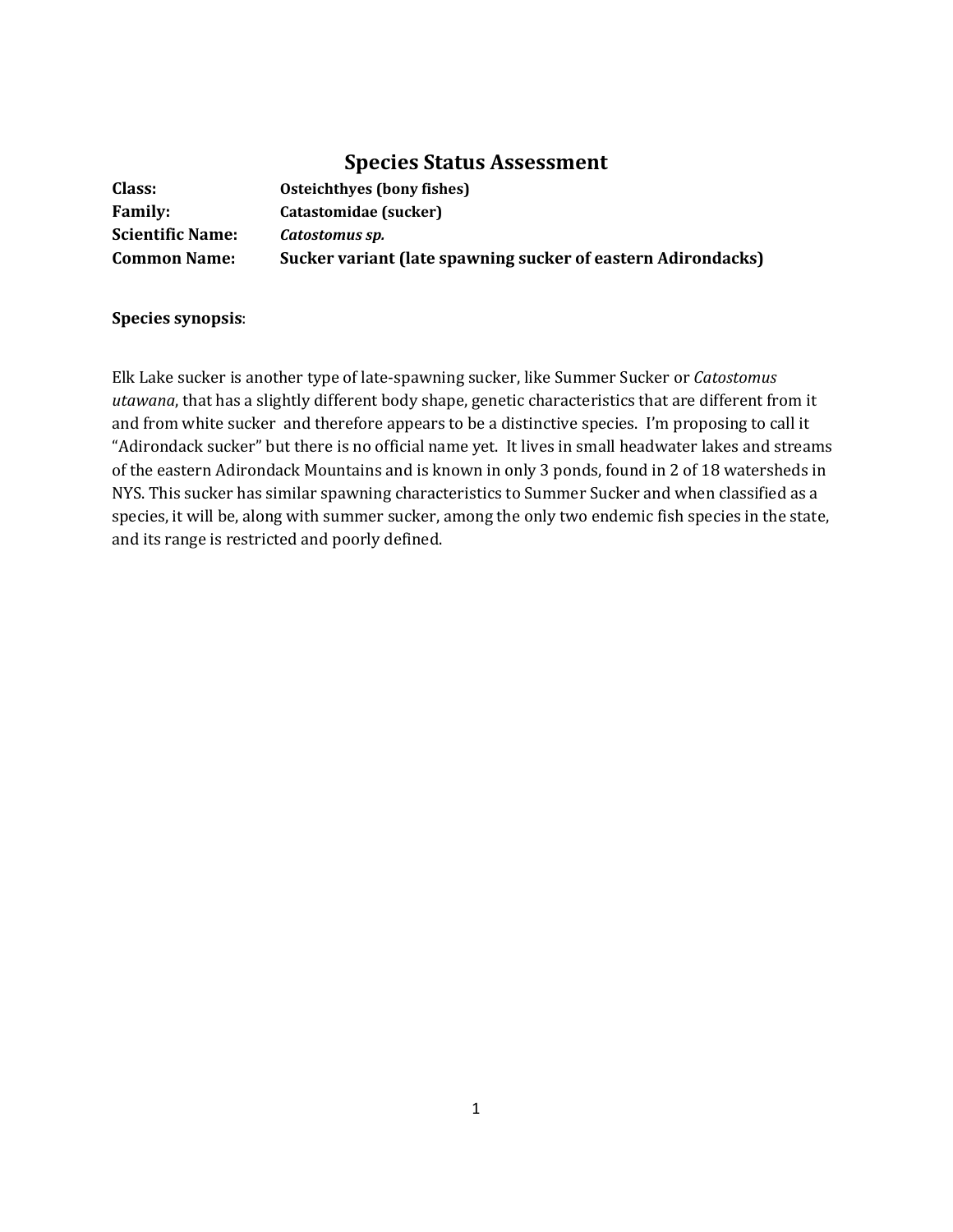#### **I. Status**

|                    |     |                 | a. Current and Legal Protected Status |                                                                                                                                                                                                                                |  |
|--------------------|-----|-----------------|---------------------------------------|--------------------------------------------------------------------------------------------------------------------------------------------------------------------------------------------------------------------------------|--|
|                    | i.  |                 |                                       | Federal none none Candidate: No                                                                                                                                                                                                |  |
|                    | ii. | New York        |                                       |                                                                                                                                                                                                                                |  |
|                    |     |                 | b. Natural Heritage Program Rank      |                                                                                                                                                                                                                                |  |
|                    | i.  | Global          |                                       | none expansion and the contract of the contract of the contract of the contract of the contract of the contract of the contract of the contract of the contract of the contract of the contract of the contract of the contrac |  |
|                    | ii. | <b>New York</b> | <b>none</b>                           | Tracked by NYNHP? ____ Yes _____ No                                                                                                                                                                                            |  |
| <b>Other Rank:</b> |     |                 |                                       |                                                                                                                                                                                                                                |  |

**Status Discussion:** This taxa has a small range in lakes and tributary streams in the Adirondack Mountains of New York. There is insufficient information about its status or historic range to offer other discussion

#### **II. Abundance and Distribution Trends**

#### **a. North America**

**i. Abundance**

| declining            |                         | x unknown |
|----------------------|-------------------------|-----------|
| ii.<br>Distribution: |                         |           |
| declining            | __increasing ____stable | x unknown |

**Time frame considered: \_\_\_\_\_\_\_\_\_\_\_\_\_\_\_\_\_\_\_\_\_\_\_\_\_\_\_\_\_\_\_\_\_\_\_\_\_\_\_\_\_\_\_\_\_\_\_\_\_\_\_\_\_\_\_\_\_**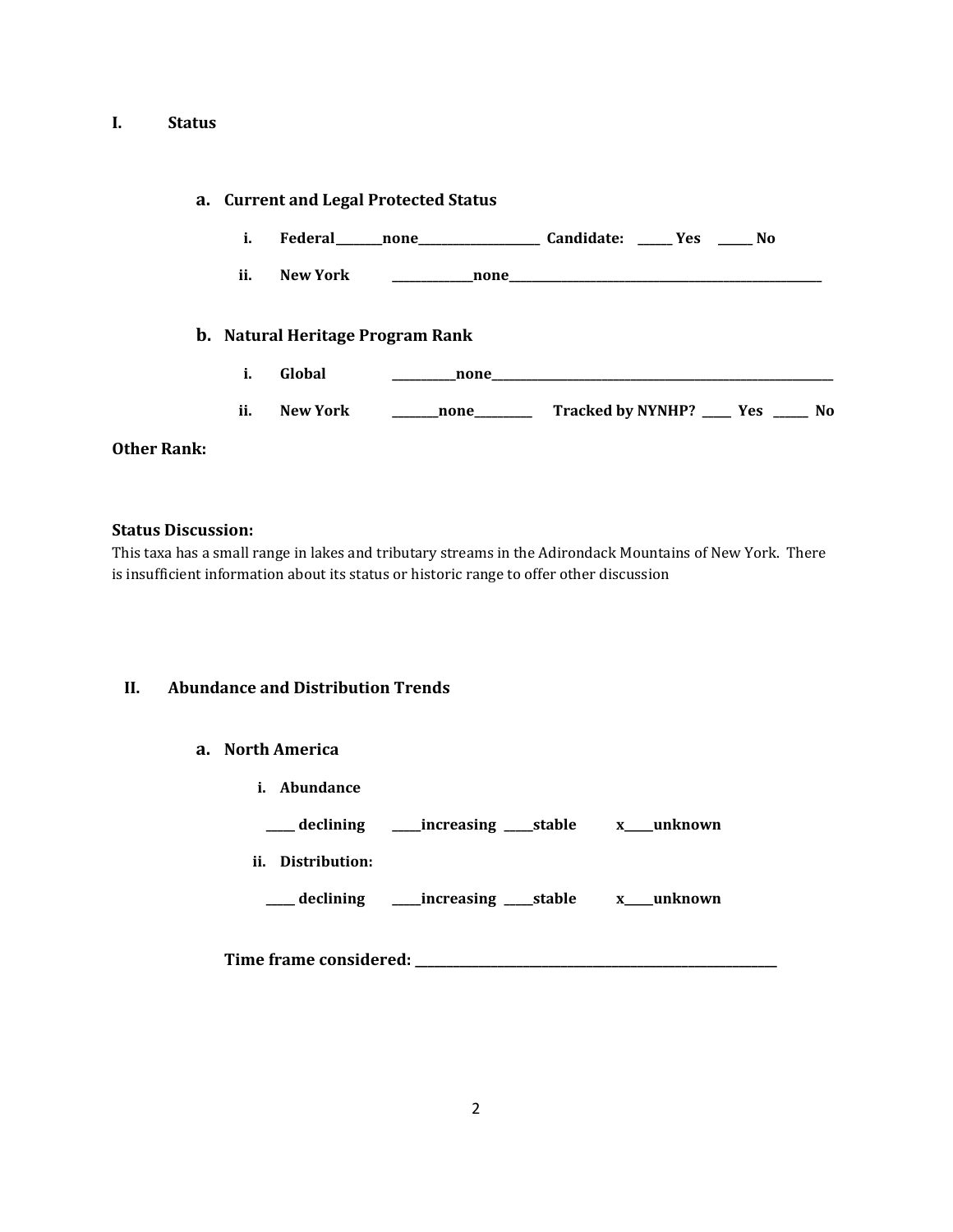# **b. Regional**

**i. Abundance**

| ___ declining _____ increasing _____ stable _______ x___ unknown |  |  |  |
|------------------------------------------------------------------|--|--|--|
| ii. Distribution:                                                |  |  |  |
|                                                                  |  |  |  |
|                                                                  |  |  |  |
| Time Frame Considered: ____________                              |  |  |  |

# **c. Adjacent States and Provinces**

| <b>CONNECTICUT</b>   | Not Present $\mathbf{x}$ | No data $\frac{1}{\sqrt{1-\frac{1}{2}}\cdot\frac{1}{\sqrt{1-\frac{1}{2}}}}$ |
|----------------------|--------------------------|-----------------------------------------------------------------------------|
| <b>MASSACHUSETTS</b> |                          | No data $\frac{1}{\sqrt{1-\frac{1}{2}}\cdot\frac{1}{\sqrt{1-\frac{1}{2}}}}$ |
| <b>NEW JERSEY</b>    | Not Present ________ x_  | No data $\_\_\_\_\_\_\_\_\_\_\_\$                                           |
| <b>ONTARIO</b>       | Not Present $\_\_\_x$    | No data $\_\_\_\_\_\_\_\_\_\_\_\_\$                                         |
| <b>PENNSYLVANIA</b>  | Not Present X            | No data $\_\_\_\_\_\_\_\_\_\_\_\_\$                                         |
| <b>QUEBEC</b>        |                          | No data $\_\_\_\_\_\_\_\_\_\_\_\_\$                                         |
| <b>VERMONT</b>       |                          | No data $\_\_\_\_\_\_\_\_\_\_\_\_\$                                         |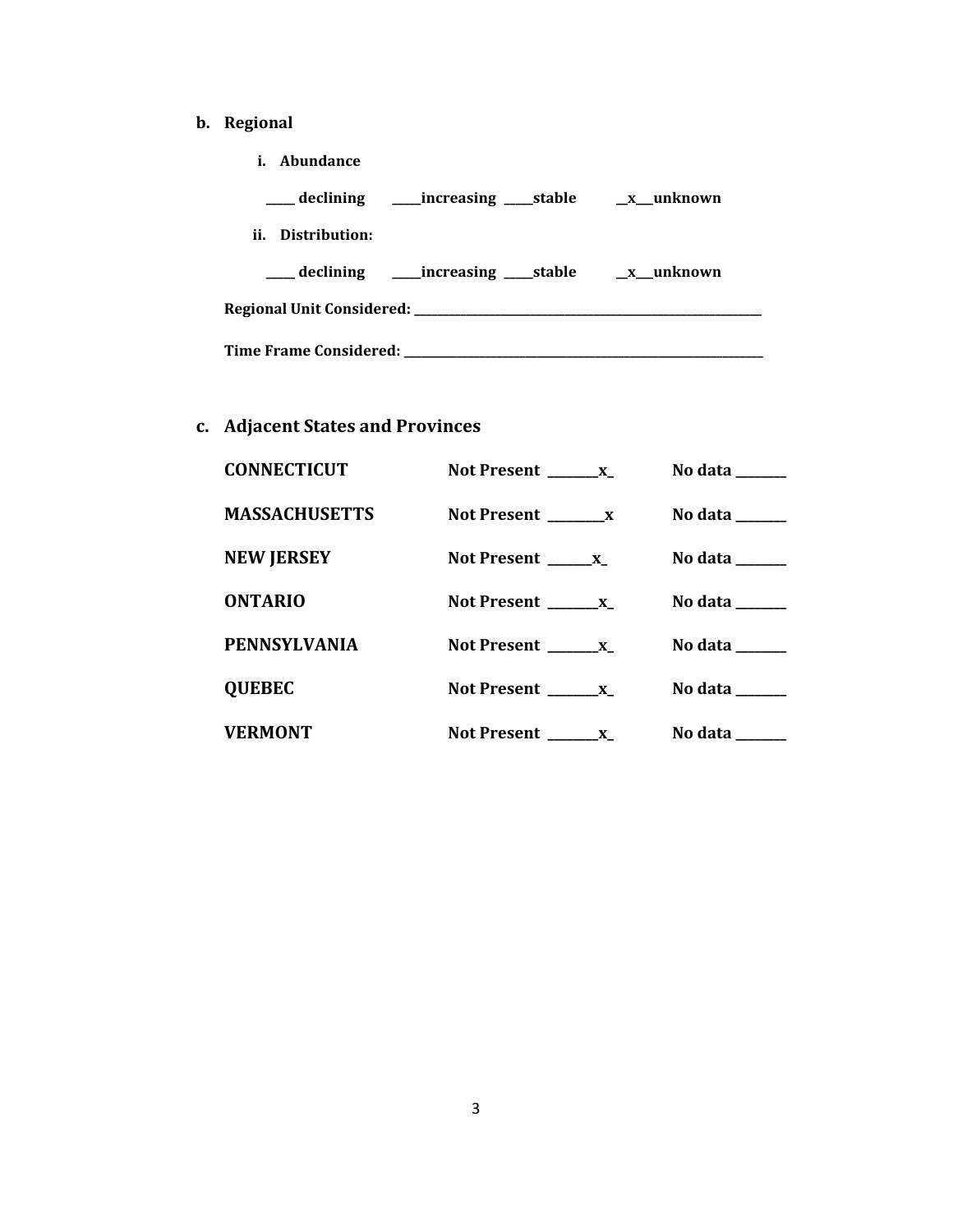# **d. NEW YORK No data \_\_\_\_\_\_ i. Abundance \_\_\_\_\_ declining \_\_\_\_\_increasing \_\_\_\_\_stable \_\_x\_\_\_unknown ii. Distribution: \_\_\_\_\_ declining \_\_\_\_\_increasing \_\_\_\_\_stable \_\_x\_\_\_unknown**

#### **Monitoring in New York.**

Monitoring programs were carried out by Cornell University in the 1970s (Webster 1973a, 1973b) in Elk Lake, and they have also been completed here and elsewhere by the NYSDEC Rare Fish Unit, NYS Museum and by Josephson (2010), in 2010-2013.

#### **Trends Discussion:**



Adirondack region of NY showing ponds inhabited by eastern summer sucker, Elk Lake, Ausable Ponds and Boreas Ponds.

Map source: modified from Carlson and Morse 2012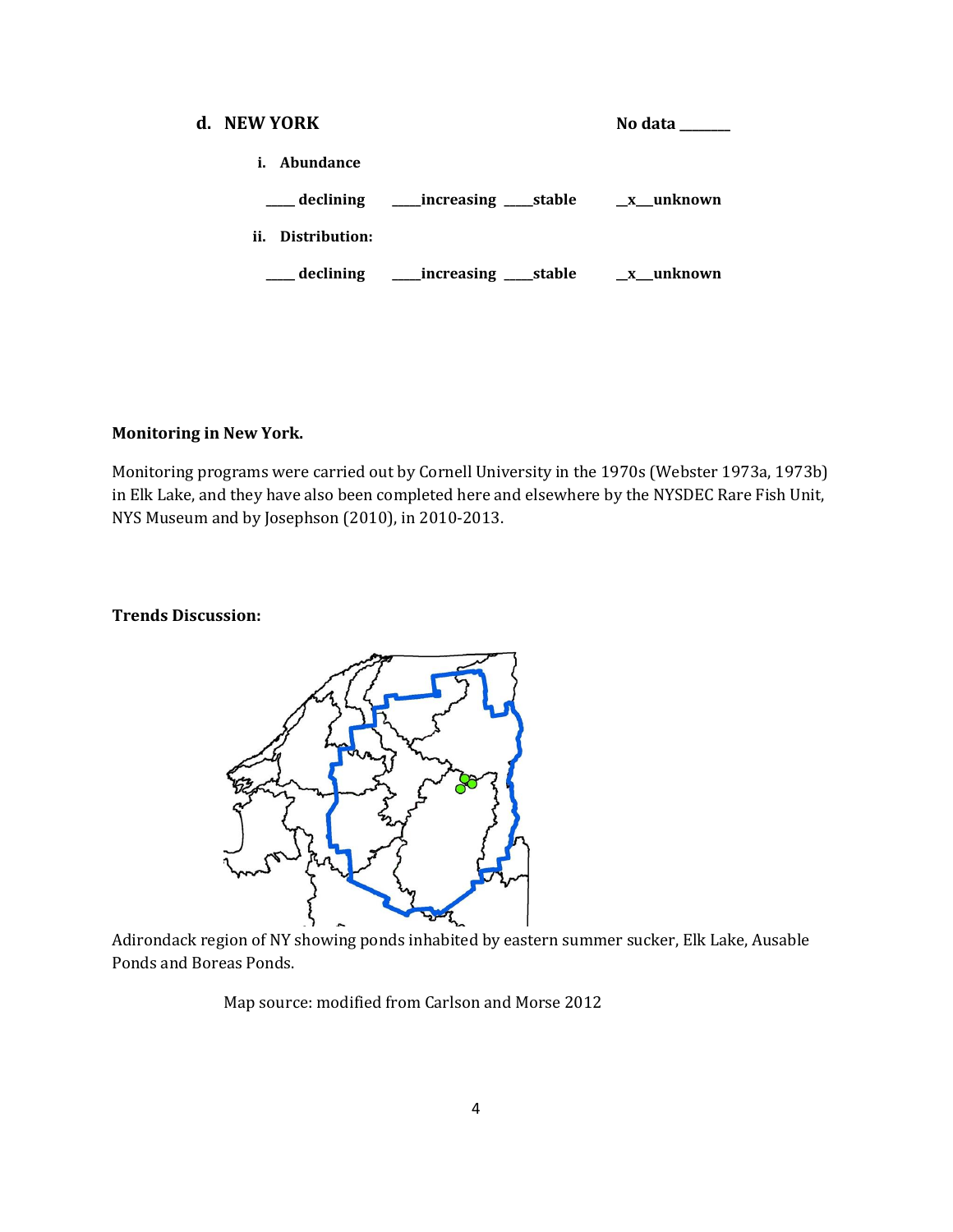# **III. New York Rarity, if known:**

| <b>Historic</b> | # of Animals | # of Locations | % of State |
|-----------------|--------------|----------------|------------|
| prior to 1970   |              |                |            |
| prior to 1980   | 150,000      |                |            |
| prior to 1990   |              |                |            |

#### **Details of historic occurrence:**

Abundance in Elk Lake estimated in 1972 &73, as reported in Webster (1973a), and there are probably similar numbers in the other two lakes

| <b>Current</b> | # of Animals | # of Locations | $%$ of |
|----------------|--------------|----------------|--------|
| <b>State</b>   |              |                |        |
|                |              |                |        |
|                |              |                |        |

#### **Details of current occurrence:**

Abundance is probably similar to previous in the few lakes with surveys.

#### **New York's Contribution to Species North American Range:**

| % of NA Range in New York | <b>Classification of New York Range</b> |
|---------------------------|-----------------------------------------|
| $\_\ x_100$ (endemic)     | $x_{c}$ Core                            |
| 76-99                     | Peripheral                              |
| 51-75                     | Disjunct                                |
| 26-50                     | Distance to core population:            |
| $1 - 25$                  | endemic_                                |

## **IV. Primary Habitat or Community Type:**

**1.** Headwater/Creek, Low-Moderate Gradient, Low Buffered, Acidic, Transitional Cool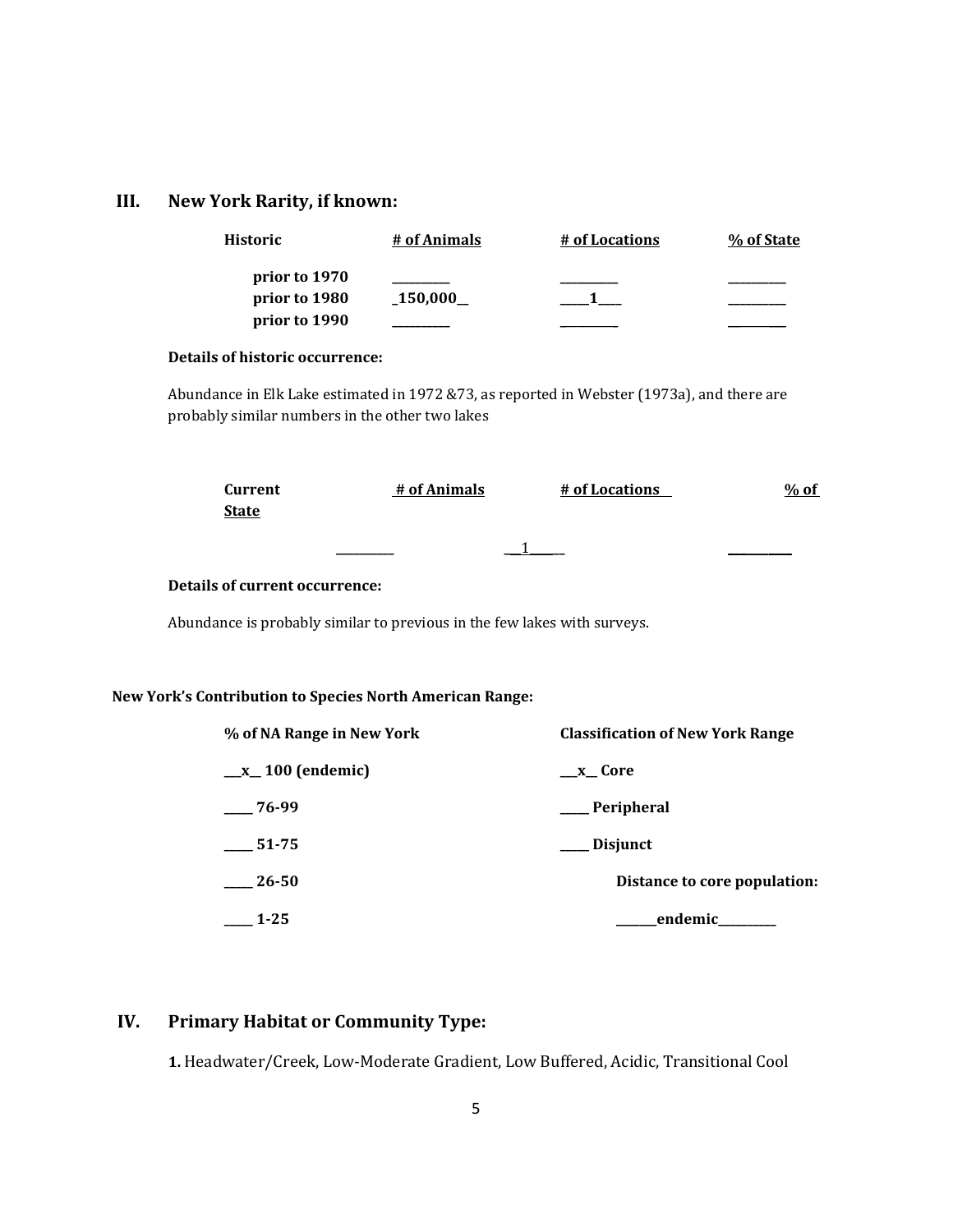#### **2.** Oligotrophic Dimictic Lake

**3.** Small River, Low-Moderate Gradient, Low Buffered

#### **Habitat or Community Type Trend in New York:**

| Declining Stable ____ Increasing |       | Unknown |
|----------------------------------|-------|---------|
|                                  |       |         |
| <b>Habitat Specialist?</b>       | x Yes | No      |
| <b>Indicator Species?</b>        | x Yes | No      |

#### **Habitat Discussion:**

Lakes, creeks, and small rivers with rocky pools and runs are preferred habitat and large rivers are avoided. Spawning has been documented in streams of Elk Lake (Webster 1973a). Mather (1886) describes summertime habitat (post spawning) of late spawning suckers as in deeper waters of lakes.

#### **V. New York Species Demographics and Life History**

#### **\_\_\_x\_\_ Breeder in New York**

- **\_\_\_\_\_ Summer Resident**
- **\_\_\_\_\_ Winter Resident**
- **\_\_\_\_\_ Anadromous**

**\_\_\_\_\_ Non-breeder in New York**

- **\_\_\_\_\_ Summer Resident**
- **\_\_\_\_\_ Winter Resident**
- **\_\_\_\_\_ Catadromous**
- **\_\_\_\_\_ Migratory only**
- **\_\_\_\_\_Unknown**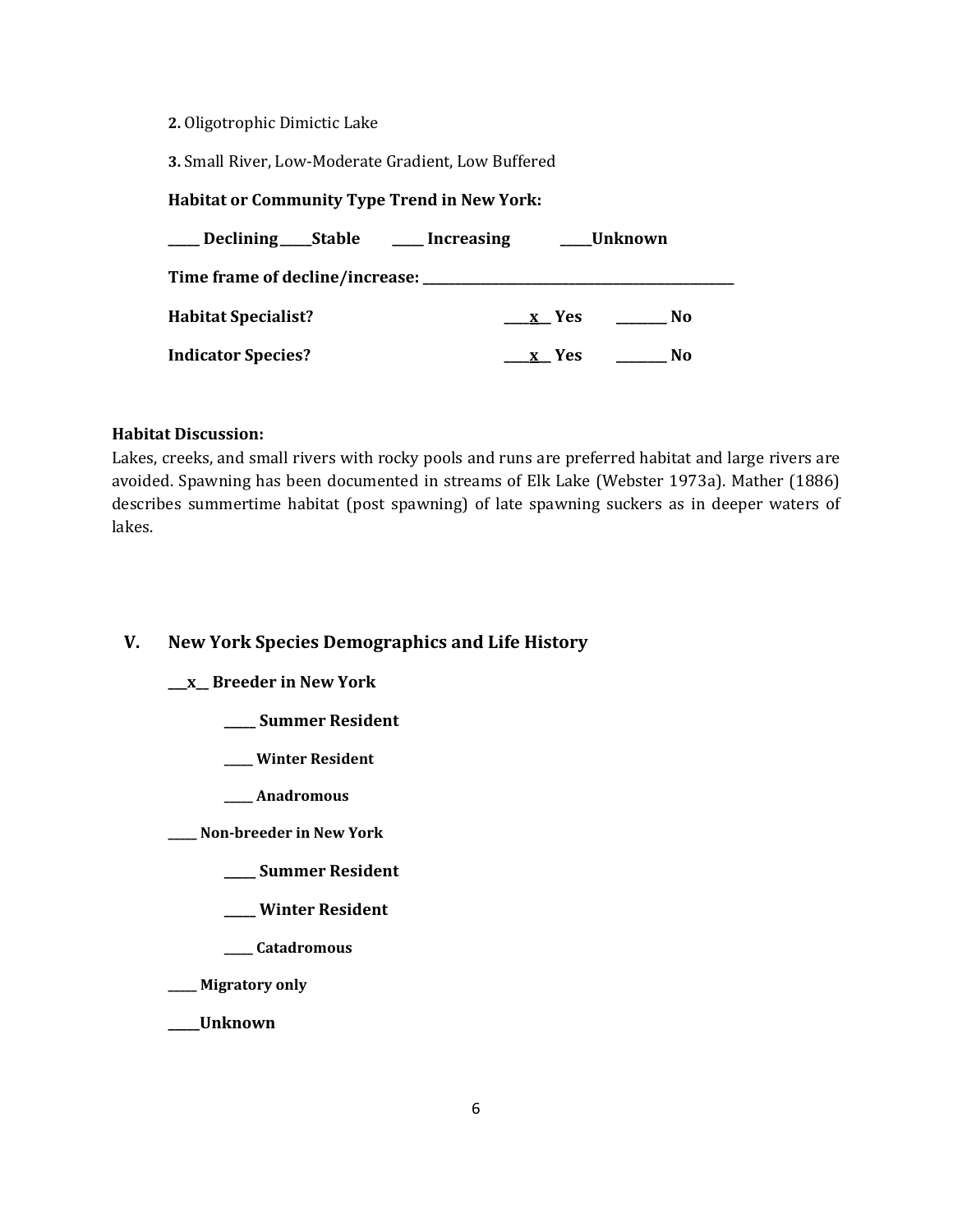#### **Species Demographics and Life History Discussion:**

This sucker has an adult life span of typically 3-8 years, as considered similar to the summer sucker (Webster 1973a, Morse 2007). It spawns from late May to late June.

#### **VI. Threats:**

Predation and competition by invasive species like largemouth bass, smallmouth bass and yellow perch are likely causes of species loss or decline. Acidification has probably affected a few also. Many of the larger lakes formerly occupied by this species underwent major changes in the fish assemblages decades ago. Only three lakes in more remote areas still sustain this sucker.

**Are there regulatory mechanisms that protect the species or its habitat in New York?**

**\_\_\_\_\_\_ No \_\_\_\_\_ Unknown**

**\_\_\_\_x\_\_ Yes** 

**Describe knowledge of management/conservation actions that are needed for recovery/conservation, or to eliminate, minimize, or compensate for the identified threats:**